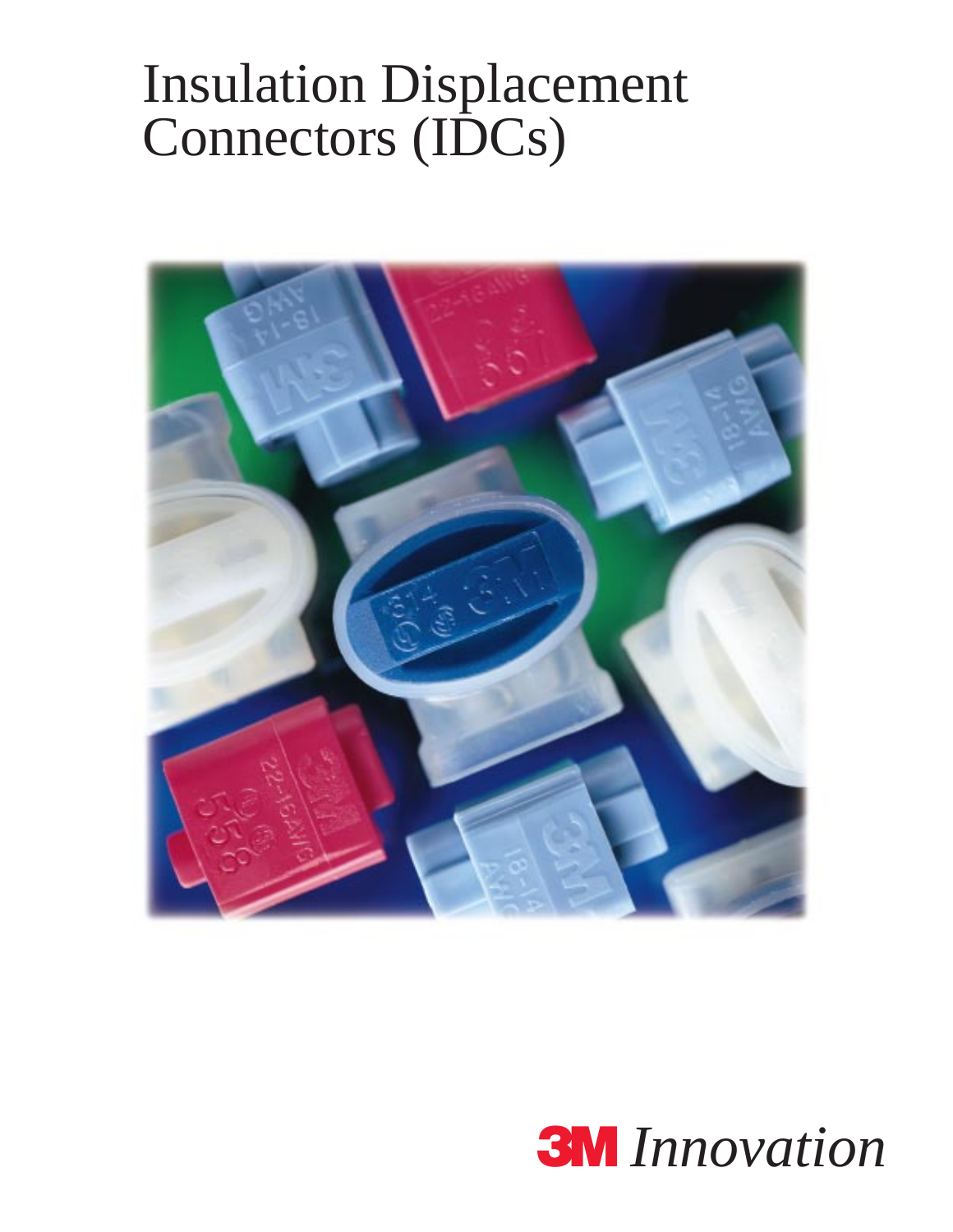*You're in a demanding industry. To be successful, you need a wide range of reliable products designed to effectively manage your daily processes. You need a supplier with a solid understanding of your industry and the technology that drives it. Quite simply, you need 3M. Our Electrical Products Division designs and manufactures a comprehensive line of products that can address your diverse applications. Widely recognized for our innovation, reliability and global corporate strength, 3M has the products and services you need and the name you trust. For over 30 years, 3M has been designing connectors with the reliability and ease of installation that electricians demand. From the very first Scotchlok™ Insulation Displacement Connector (IDC) to today's improved models, 3M has always provided connection technology that saves time and money.*

### Proven splicing technology designed for your specific applications.

The latest series of IDCs has kept all that was good about the original connector —the design, the shape, the element technology and the color coding. Models also incorporate a full wire range capability, an increased port size that accommodates up to 0.190" (4.82mm) insulation sizes, double "U" elements and a solvent-resistant plastic construction. Choose from 38 different 3M IDCs to meet a variety of uses, including fluorescent ballast installation and replacement, fixture and appliance



wiring, automotive and marine wiring and control circuit wiring. Whatever the application, 3M has the connector to make your job easier.

### Quick, reliable splices are a snap. And a squeeze.

3M Scotchlok insulation displacement connectors (IDCs) are easy to use and save time—to install one, just squeeze— no stripping or twisting. Our unique "U" contact provides a dependable electrical connection.

- A "live-spring" joint is made by driving the "U"contact down into connector.
- As the "U" contact is pressed into connector, it grasps conductors as it displaces insulation.



2

• Contact grips conductor and holds with a firm, resilient pressure.

314

314U

#### **314 & 314U IDCs\***

**Application:** Used to electrically connect two or three wire ends and insulate the connection.

- 314 version provides a moisture-resistant seal.
- Both models are flame retardant.
- Used for pigtail 2- and 3- wire splicing.

**\****Also tested in accordance with UL Standard for Portable Electric Lamps, UL 153 paragraph 15, when housed within the body of the lamp.*

#### **316 IR IDC**

**Application:** Electrically connects two or three wire ends, insulates the connection, and provides a moisture resistant seal.

- Recommended for use with low energy underground circuit wires.
	- Suitable for sprinkler systems, landscape lighting, and other moisture resistant applications of less than 30 volts. • Sealant is a mineral oil-based grease. 316IR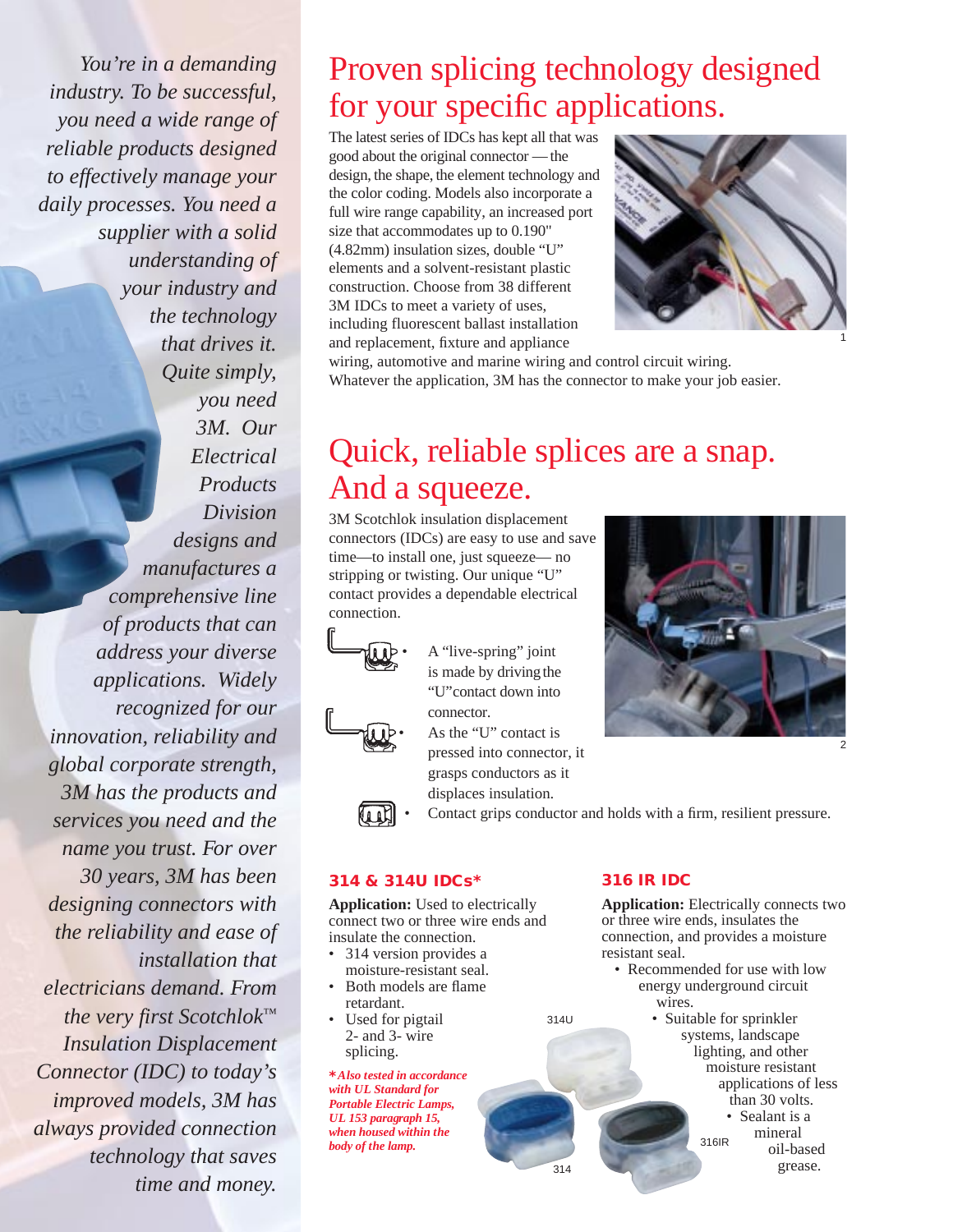# IDCs for Electrical Applications

|             | <b>Connector</b> | <b>Type</b><br><b>Connector</b>    | <b>Special</b><br><b>Features</b>           | <b>Maximum</b><br><b>Insulation</b>                            | AWG (mm <sup>2</sup> )<br><b>Wire Range</b>               | <b>Operating</b><br><b>Temperature</b> | UL, CSA or CE<br><b>Certified</b>                                                                        |
|-------------|------------------|------------------------------------|---------------------------------------------|----------------------------------------------------------------|-----------------------------------------------------------|----------------------------------------|----------------------------------------------------------------------------------------------------------|
| $314*$      |                  | 井<br>$\pm$                         | Moisture<br><b>Resistant Seal</b>           | $0.155$ " (3,94 mm)                                            | $22-14(0,5-1,5)$                                          | 105°C (221°F)                          | ®<br>ัปL์                                                                                                |
| 314U*       |                  | $\frac{1}{2}$<br>井                 | Dry Environment<br>Applications             | $0.155$ " (3,94 mm)                                            | $22-14(0,5-1,5)$                                          | 105°C (221°F)                          | ®<br>ั⊍∟์                                                                                                |
| 316IR       |                  | $\frac{1}{2}$<br>丰                 | Moisture Resistant<br>Applications          | $0.155$ " (3,94 mm)                                            | 22-16 (0,5-1,5)                                           | 105°C (221°F)                          |                                                                                                          |
| 557*        |                  | $\#$                               | Dual Element<br>Connection                  | $0.120$ " (3,05 mm)                                            | $22-16(0,5-1,5)$                                          | 105°C (221°F)                          | $\mathbb{G}$ (E)<br>$\left(\begin{smallmatrix}\mathsf{U}_\mathsf{L}\ \mathsf{S}\end{smallmatrix}\right)$ |
| 558*        |                  | $\downarrow \downarrow \downarrow$ | Flame<br>Retardant                          | $0.120$ " (3,05 mm)                                            | $22-16(0,5-1,5)$                                          | 105°C (221°F)                          | $\mathbb{G}$ (E)<br>$\left(\bigcup_{\mathfrak{B}} \mathsf{L}\right)$                                     |
| 560         |                  |                                    | Flame<br>Retardant                          | $0.145$ " (3,68 mm)                                            | 18-16 (0,75-1,5)<br>Solid/Stranded<br>14 Stranded         | 105°C (221°F)                          | Œ.<br>$\left(\begin{smallmatrix} 0\ 0\end{smallmatrix}\right)$<br>$\epsilon$                             |
| <b>560B</b> |                  |                                    | Run & Tap<br>Splicing                       | $0.145$ " (3,68 mm)                                            | 18-16 (0,75-1,5)<br>Solid/Stranded<br>14 Stranded         | 90°C (194°F)                           | <u>(JT</u>                                                                                               |
| <b>560N</b> |                  |                                    | Flame<br>Retardant                          | $0.145$ " (3,68 mm)                                            | 18-16 (0,75-1,5)<br>Solid/Stranded<br>14 Stranded         | 105°C (221°F)                          | $\textcircled{\textcircled{\textcirc}}$<br>ั⊍ <sub>เ</sub>                                               |
| 562         |                  |                                    | Run & Tap<br>Splicing                       | $0.190$ " (4,82 mm)                                            | $12-10(3,0-4,0)$<br>Solid/Stranded<br>10 Stranded         | 90°C (194°F)                           | ั⊍ู∟่                                                                                                    |
| 564         |                  | $\mathop{\rm \#H}\nolimits$        | Dry Environment<br>Applications             | $0.145$ " (3,68 mm)                                            | 18-14 (0,75-1,5)                                          | 90°C (194°F)                           | (f                                                                                                       |
| 567         |                  | $\downarrow \downarrow \downarrow$ | <b>Dual Element</b><br>Connection           | $0.145$ " (3,68 mm)<br>Tap<br>$0.190"$ (4,82 mm)<br><b>Run</b> | 18-14 (0,75-1,5)<br>Tap<br>$12-10(3,0-4,0)$<br><b>Run</b> | 105°C (221°F)                          | $\mathbb{G}$ (E)<br>ั⊍ู∟์                                                                                |
| 804         |                  | $\pm$                              | Moisture<br>Resistant<br>Applications       | $0.145$ " (3,68 mm)                                            | 18-16 (0,75-1,5)<br>Solid/Stranded<br>14 Stranded         | 75°C (167°F)                           | <u>(UL)</u>                                                                                              |
| 804U        |                  |                                    | Dry Environment<br>Applications             | $0.145$ " (3,68 mm)                                            | 18-16 (0.75-1.5)<br>Solid/Stranded<br>14 Stranded         | 75°C (167°F)                           | <u>(UL</u>                                                                                               |
| 901         |                  |                                    | <b>Disconnect</b>                           | $0.145$ " (3,68 mm)                                            | 18-14 (0.75-1.5)                                          | 90°C (194°F)                           |                                                                                                          |
| 905         |                  |                                    | Low Voltage<br>(Automotive)<br>Applications | $0.110"$ (2,79 mm)<br>Tap<br>$0.145$ " (3,68 mm)<br><b>Run</b> | 22-18 (0,5-1,0)<br>Tap<br>18-14 (0,75-1,5)<br><b>Run</b>  | 90°C (194°F)                           | CE                                                                                                       |
| <b>905N</b> |                  |                                    | Low Voltage<br>(Automotive)<br>Applications | $0.110"$ (2,79 mm)<br>Tap<br>$0.145$ " (3,68 mm)<br>Run        | 22-18 (0,5-1,0)<br>Tap<br>18-14 (0,75-1,5)<br>Run         | 90°C (194°F)                           |                                                                                                          |
| 951         |                  |                                    | T-Tap Disconnect                            | $0.150$ " (3,81 mm)                                            | 22-18 (0,5-1,0)                                           | 105°C (221°F)                          | <b>E</b><br>ับ_์<br>ั                                                                                    |
| 952         |                  |                                    | T-Tap Disconnect                            | $0.150$ " (3,81 mm)                                            | $18-14(0.75-1.5)$                                         | 105°C (221°)                           | ®<br>ั∪_์                                                                                                |
| 953         |                  |                                    | T-Tap Disconnect                            | $0.150$ " (3,81 mm)                                            | 12(3,0)                                                   | 105°C (221°)                           | <b>E</b><br>ั⊍∟์                                                                                         |
| 972         |                  | ᅥ                                  | Fuse Holder                                 | $0.150$ " (3,81 mm)                                            | $18-14(0,75-1,5)$                                         | 90°C (194°F)                           |                                                                                                          |

**\****Also tested in accordance with UL Standard for Portable Electric Lamps, UL 153 paragraph 15, when housed within the body of the lamp.*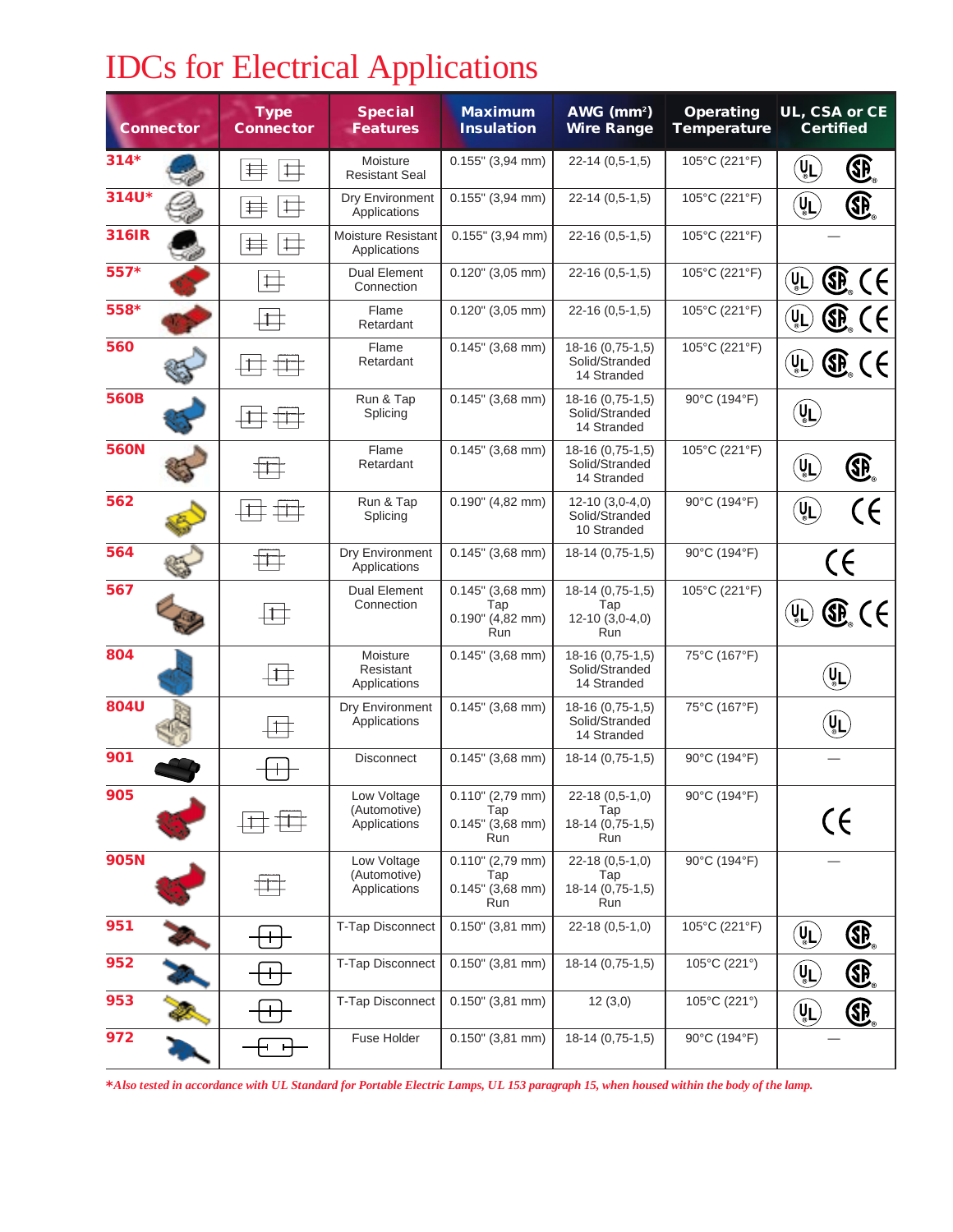## IDCs for Communication Applications

| <b>Connector</b>       | <b>Type</b><br><b>Connector</b> | <b>Special</b><br><b>Features</b>         | <b>Maximum</b><br><b>Insulation</b>                                                    | AWG (mm <sup>2</sup> )<br><b>Wire Range</b>                 | <b>Operating</b><br><b>Temperature</b>                  | UL, CSA or CE<br><b>Certified</b> |
|------------------------|---------------------------------|-------------------------------------------|----------------------------------------------------------------------------------------|-------------------------------------------------------------|---------------------------------------------------------|-----------------------------------|
| $U1B**$                |                                 | <b>Full Pair</b>                          | $0.125$ " (3,18 mm)                                                                    | $16-19(1,3-0,9)$<br>Solid Wire                              | -40 to 285°F<br>(-40 to 140°C)                          |                                   |
| U1R**                  |                                 | Full Pair                                 | $0.125$ " (3,18 mm)                                                                    | 19-24 (0,9-0,5)<br>Solid Wire                               | -40 to 285°F<br>$(-40 \text{ to } 140^{\circ}\text{C})$ |                                   |
| UAL**                  |                                 | For Aluminum<br>Copper                    | $0.082$ " (2,08 mm)<br>Outside port<br>$0.076$ " (1,93 mm)<br>Center port              | 17-20 (1,15-0,5)<br>Solid Wire<br>19-24 (0,9-0,5)<br>Copper | -40 to 285°F<br>(-40 to 140°C)                          |                                   |
| UB**                   |                                 | Moisture<br><b>Resistant Seal</b>         | $0.050$ " (1,27 mm)                                                                    | 19-26 (0.7-0.4)<br>Solid Wire                               | -40 to 285°F<br>(-40 to 140°C)                          |                                   |
| <b>UB2A**</b>          |                                 | <b>RUS Listed</b><br><b>Full Featured</b> | $0.082$ " (2,08 mm)                                                                    | 19-26 (0.9-0.4)<br>Solid Wire                               | -40 to $285^{\circ}$ F<br>(-40 to 140°C)                |                                   |
| <b>UB2A-D**</b>        |                                 | <b>RUS Listed</b><br><b>Full Featured</b> | $0.082"$ (2,08 mm)                                                                     | 19-26 (0,9-0,4)<br>Solid Wire                               | -40 to 285°F<br>$(-40 \text{ to } 140^{\circ}\text{C})$ |                                   |
| UG**                   |                                 | Moisture<br><b>Resistant Seal</b>         | $0.066$ " (1,67 mm)                                                                    | 19-26 (0,9-0,4)<br>Solid Wire                               | -40 to 285°F<br>$(-40 \text{ to } 140^{\circ}\text{C})$ |                                   |
| ULG**                  |                                 | For large<br>insulations                  | $0.082$ " (2,08 mm)<br><b>Outside Port</b><br>$0.076"$ (1,93 mm)<br><b>Center Port</b> | 19-26 (0,9-0,4)<br>Solid Wire                               | -40 to 285°F<br>$(-40 \text{ to } 140^{\circ}\text{C})$ |                                   |
| <b>UP2**</b>           | ₩                               | Dry<br>Flame Retardant                    | $0.060$ " (1,52 mm)                                                                    | 22-26 (0.7-0.4)<br>Solid Wire                               | -40 to 285°F<br>(-40 to 140°C)                          |                                   |
| <b>UP3**</b>           | ⊞∎<br>三重                        | Drv<br>Flame Retardant                    | $0.066"$ (1,67 mm)                                                                     | 19-26 (0,9-0,4)<br>Solid Wire                               | -40 to 285°F<br>(-40 to 140°C)                          |                                   |
| UR**                   | 一町<br>===                       | Moisture<br><b>Resistant Seal</b>         | $0.066"$ (1,67 mm)                                                                     | 19-26 (0,9-0,4)<br>Solid Wire                               | -40 to 285°F<br>$(-40 \text{ to } 140^{\circ}\text{C})$ |                                   |
| <b>UR2**</b>           |                                 | <b>RUS Listed</b><br><b>Full Featured</b> | $0.082"$ (2,08 mm)                                                                     | 19-26 (0,9-0,4)<br>Solid Wire                               | -40 to 285°F<br>$(-40 \text{ to } 140^{\circ}\text{C})$ |                                   |
| <b>UR2-D**</b><br>di L |                                 | Dry<br><b>Full Featured</b>               | $0.082$ " (2,08 mm)                                                                    | 19-26 (0,9-0,4)<br>Solid Wire                               | -40 to 285°F<br>(-40 to 140°C)                          |                                   |
| <b>UY**</b>            |                                 | Moisture<br><b>Resistant Seal</b>         | $0.060$ " (1,52 mm)                                                                    | 22-26 (0,7-0,4)<br>Solid Wire                               | -40 to 285°F<br>$(-40 \text{ to } 140^{\circ}\text{C})$ |                                   |
| <b>UY2**</b>           |                                 | <b>RUS Listed</b><br><b>Full Featured</b> | $0.082$ " (2,08 mm)                                                                    | 19-26 (0.9-0.4)<br>Solid Wire                               | -40 to 285°F<br>$(-40 \text{ to } 140^{\circ}\text{C})$ |                                   |
| <b>UY2-D**</b>         |                                 | Dry<br><b>Full Featured</b>               | $0.082$ " (2,08 mm)                                                                    | 19-26 (0.9-0.4)<br>Solid Wire                               | -40 to 285°F<br>(-40 to 140°C)                          |                                   |

**\*\****Solid wire only.*

#### **Insulation Displacement Connectors**

| <b>Features</b>                        | <b>Benefits</b>                          |
|----------------------------------------|------------------------------------------|
| Squeeze shut connector                 | No stripping or twisting                 |
| Crimp with slip-joint pliers           | No special tools required                |
| Unique "U" contact, fully<br>insulated | Provides dependable<br>connections       |
| No need to cut run wire                | Faster installation, minimum<br>clean up |
| No need to twist on                    | Easy on hands                            |

- Many 3M IDCs are either UL-Listed (file No. E23458) or CSA-Certified (file No. LR 15503).
- UL Listed and CSA Certified products have a voltage rating of 600V maximum for building wire, 1000V maximum for signs or lighting fixtures (luminaries).
- The 3M™ E-9BM Crimping Tool is recommended for installing 3M IDCs.



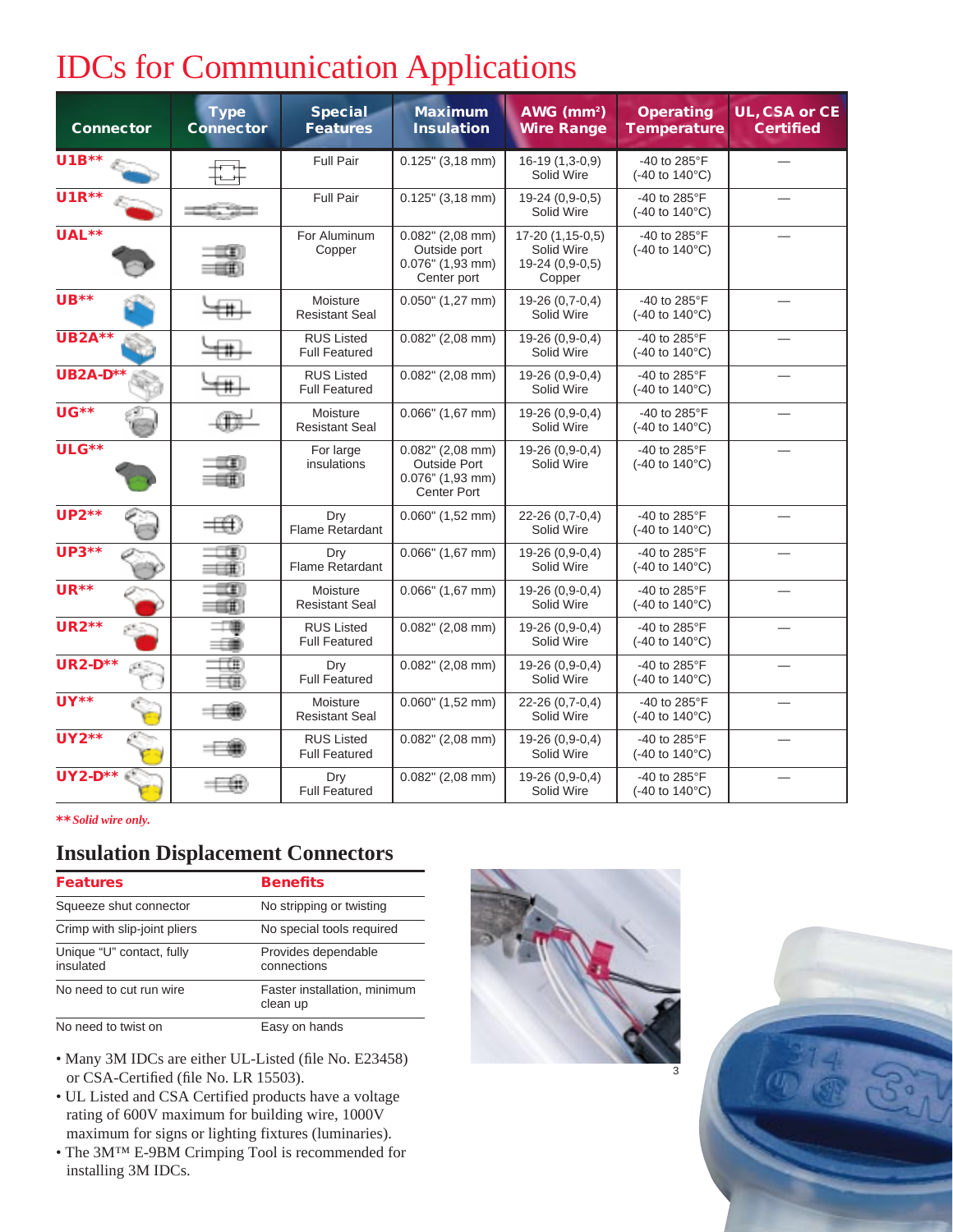#### **557 IDC\***

**Application:** Electrically connects two wire ends and insulates the connection.

- Designed for control circuit wiring, fixture wiring, appliance wiring, signal and PA systems, automotive/boat/RV wiring.
- Flame retardant.
- Used for pigtail
- splicing.



562

#### **558 IDC\***

**Application:** Electrically connects a (tap) wire end to a through (run) wire and insulates the connection.

- Designed for control circuit wiring, fixture wiring, appliance wiring, signal and PA systems, automotive/boat/RV wiring.
- Flame retardant.
- Used for tap splicing.
- Rated up to 600 volts.

#### **562 IDC**

**Application:** Electrically connects a (tap) wire end through a (run) wire and insulates the connection.

- Self-stripping.
- Used for tap splicing. **Color:** Yellow

#### **560 & 560N IDCs**

**Application:** Electrically connects a (tap) wire end to a through (run) wire and insulates the connection.

- Flame retardant.
- Used for tap and parallel splicing. 560

#### **564 IDC**

**Application:** Electrically connects two through (run) wires and insulates the connection.

560N

• Used for parallel splicing.

564

#### **567 IDC**

**Application:** Electrically connects a (tap) wire end to a through (run) wire and insulates the connection.

- Flame retardant.
- Self-stripping.
- Used for tap splicing.
- **Color:** Brown

*\*Also tested in accordance with UL Standard for Portable Electric Lamps, UL 153 section 15, when housed within the body of the lamp.*

#### **560B IDC**

**Application:** Electrically connects a (tap) wire end to a through (run) wire and insulates the connection.

- For general-purpose electrical connections on auto, boat, van or trailer.
- Used for tap and parallel splicing.



#### **804 & 804U IDCs**

**Application:** Electrically connects a (tap) wire end to a through (run) wire; insulates and provides a moistureresistant seal for the connection. The 804 connector is greased while the 804U connector is ungreased.

- Sealant-filled connector is suitable for RV trailers, boats, fleet vehicles and other environmentally sensitive applications where corrosive elements such as road chemicals, salt spray and exhaust fumes might be encountered.
- Used for tap splicing.



#### **901 IDCs**

**Application:** Electrically taps into a wire in mid-span without cutting or stripping the wire. Connector then mates with a 0.156" (4,0 mm) male snap plug, making a disconnectable connection.

- Designed for quick connect/disconnect of electrical systems on pull-behind vehicles such as rental trailers, boats and campers.
- Used for tap splicing.

#### **905 & 905N IDCs**

**Application:** Electrically connects a (tap) wire end to a through (run) wire and insulates the connection.

- Suitable for low-voltage accessories such as radios, stereo speakers, tape decks and CB radios.
- Used for tap, in-line parallel and pigtail splicing.

#### **972 IDC**

**Application:** Used to install a blade type automotive fuse between power source and device.

- Self-stripping.
- In-line fuse holder.

#### **951, 952, & 953 IDCs**

**Application:** Used to electrically tap into a wire in mid-span without cutting or stripping the wire. Connector then mates with 3M 0.250" (6,35 mm) male tabs, making a quick-connect wiring connection.

- Flame retardant.
- Used for tap splicing.



#### **UB2A & UB2A-D IDCs**

**Application:** UB2A makes a moisture-resistant butt splice connection between two solid-copper conductors of air-core or filled cable. UB2A-D connector makes a dry connection.

• Sealant is a mineral oil-based grease.



#### **UG IDC**

**Application:** Makes a moistureresistant tap splice connection between two solid-copper conductors of air-core or filled cable.

• Sealant is a mineral oil-based grease.

#### **UR2 & UR2-D IDCs**

**Application:** UR2 connector makes a moisture-resistant butt splice connection between three solid-copper conductors of air-core or filled cable. UR2-D connector makes a dry connection.

#### **UY2 & UY2-D IDCs**

**Application:** UY2 connector makes a moisture-resistant butt splice connection between two solid-copper conductors of air-core or filled cable. UY2-D connector makes a dry connection. • Sealant is a mineral

oil- based grease.